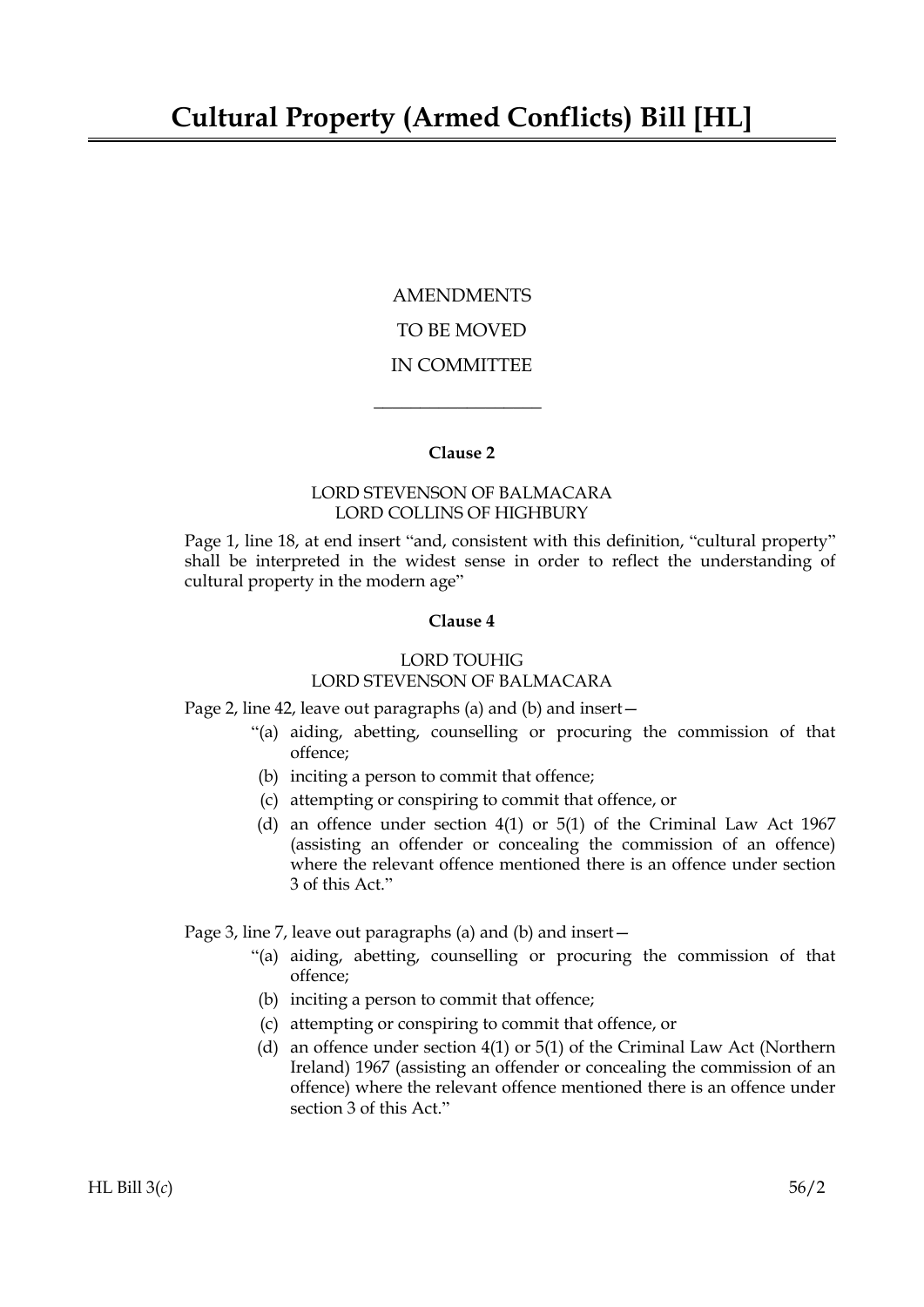### **Clause 5**

# LORD TOUHIG LORD STEVENSON OF BALMACARA

Page 4, line 27, at end insert—

"( ) The Secretary of State shall ensure that the military guidance in this section is reflected in the Joint Service Manual of the Law of Armed Conflict."

### Page 4, line 27, at end insert—

"( ) Once in each year after the coming into force of this section, the Secretary of State must lay before Parliament a list of all ranking military commanders who are responsible for a section 3 offence committed by forces under the commander's effective command, under section 5(2)."

### **After Clause 5**

## LORD TOUHIG LORD STEVENSON OF BALMACARA

Insert the following new Clause—

## "**Embedded forces**

This Act applies to a person subject to UK service jurisdiction serving under the military command of the armed forces of another country."

Insert the following new Clause—

### "**Private military contractors**

This Act applies to private military contractors and individuals within private military contractors."

### **Clause 6**

### LORD STEVENSON OF BALMACARA LORD COLLINS OF HIGHBURY

*The above-named Lords give notice of his intention to oppose the Question that Clause 6 stand part of the Bill.*

### **Clause 7**

## LORD STEVENSON OF BALMACARA LORD COLLINS OF HIGHBURY

Page 4, line 38, at end insert—

"( c) in Scotland, only by the Lord Advocate for Scotland."

*The above-named Lords give notice of his intention to oppose the Question that Clause 7 stand part of the Bill.*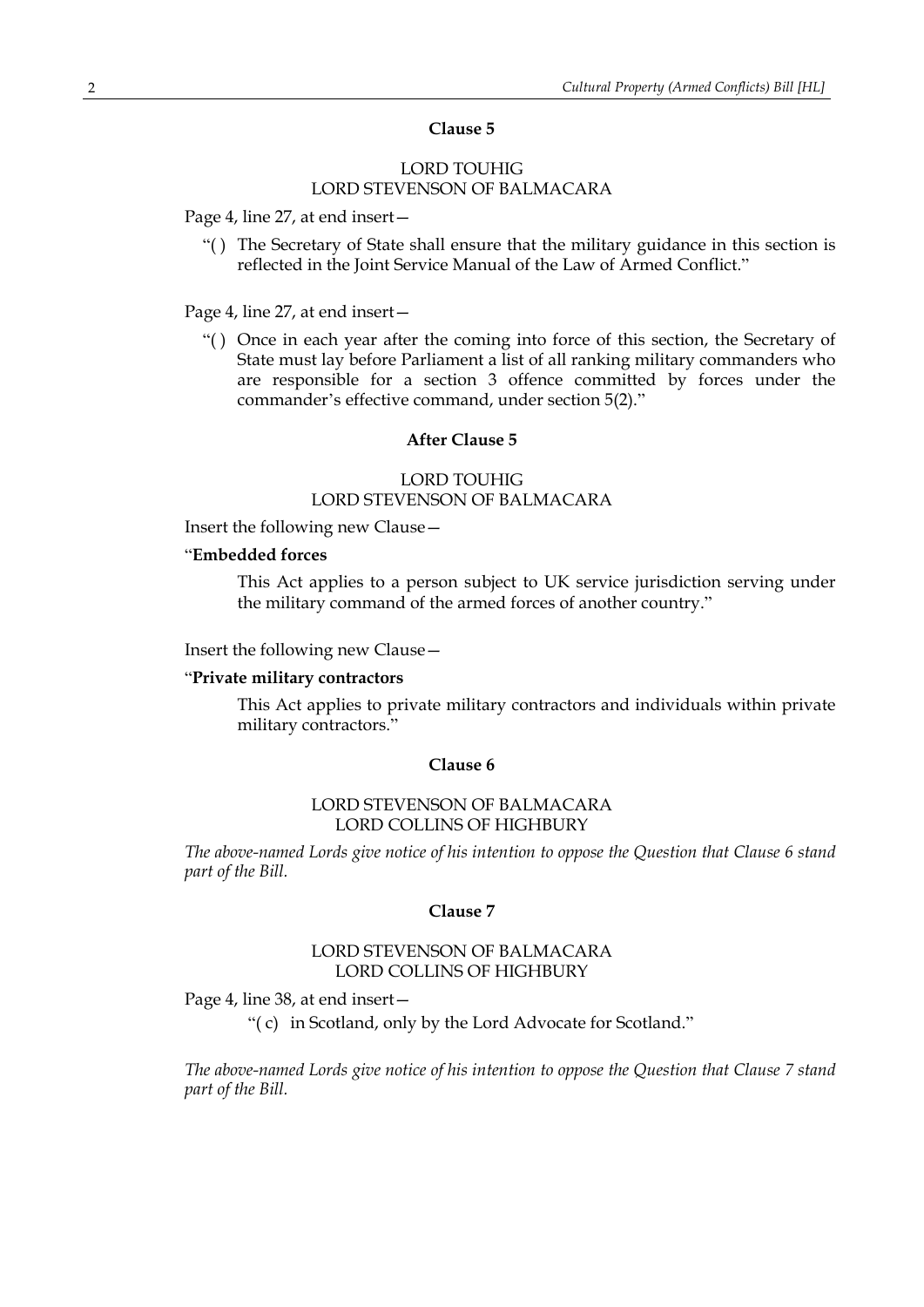### **Clause 8**

## LORD STEVENSON OF BALMACARA LORD COLLINS OF HIGHBURY

Page 5, line 5, at end insert—

"( ) Where cultural property is in a digital form the cultural emblem may be displayed in a digital format."

#### **Clause 9**

### LORD STEVENSON OF BALMACARA LORD COLLINS OF HIGHBURY

Page 5, line 20, at end insert—

"( c) in Scotland, only by or with the consent of the Lord Advocate for Scotland."

### **Clause 10**

## LORD STEVENSON OF BALMACARA LORD COLLINS OF HIGHBURY

Page 5, line 30, at end insert—

"(4) At the end of the period of one year following the passing of this Act, the Secretary of State must prepare and publish a report outlining the criteria that will be used by the appropriate national authority to grant permission of use of the cultural emblem."

### **Clause 12**

### LORD STEVENSON OF BALMACARA LORD COLLINS OF HIGHBURY

*The above-named Lords give notice of his intention to oppose the Question that Clause 12 stand part of the Bill.*

#### **Clause 17**

### LORD STEVENSON OF BALMACARA LORD COLLINS OF HIGHBURY

Page 8, line 42, at end insert—

"( ) Cultural property for sale originating from war zones or area of conflict shall require those responsible for the sale to assume that an item has been unlawfully exported and take all necessary steps accordingly."

### **Clause 18**

## LORD STEVENSON OF BALMACARA LORD COLLINS OF HIGHBURY

Page 9, line 10, at end insert "provided this is a response to new evidence"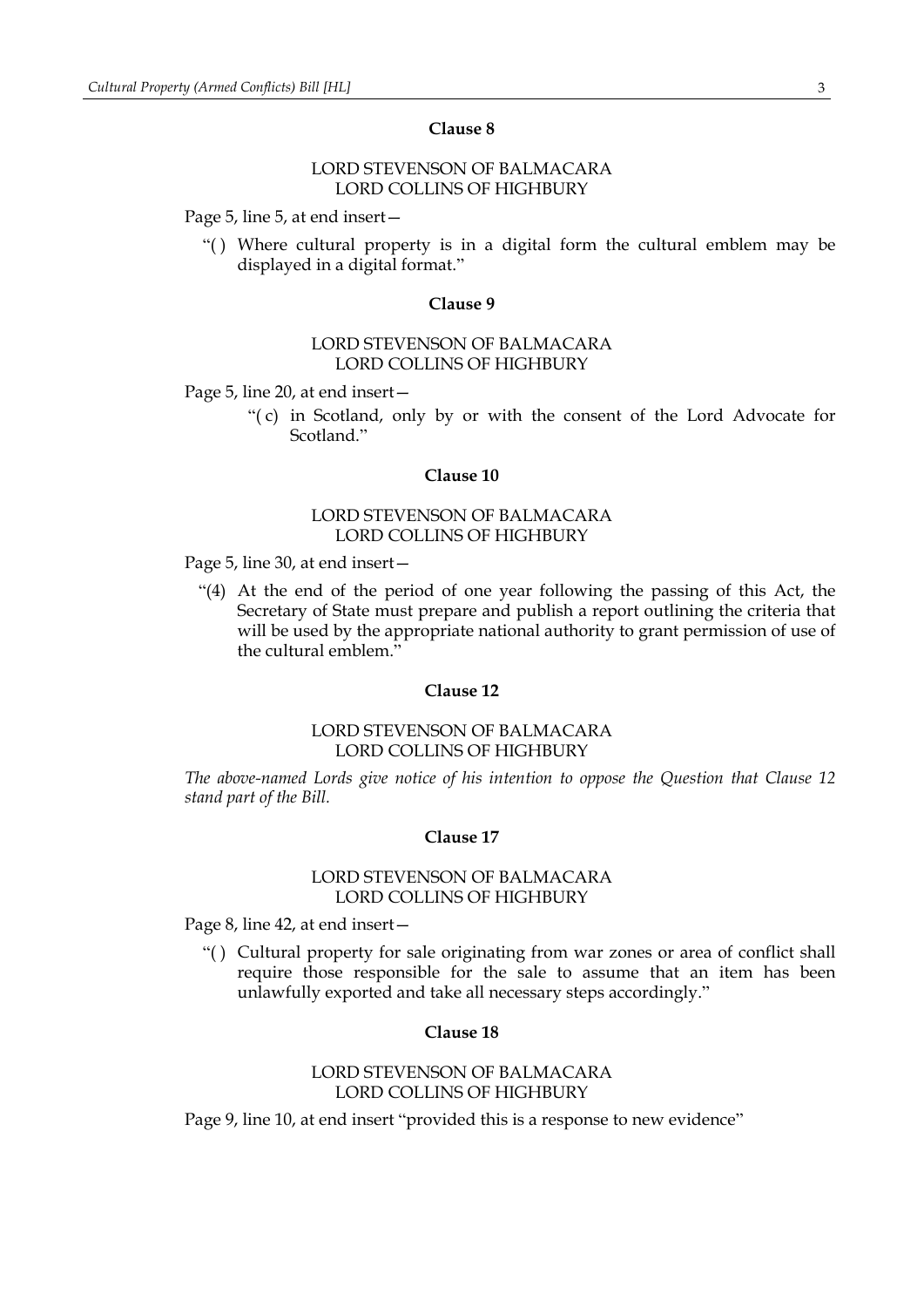## **After Clause 18**

## LORD ROSSER LORD STEVENSON OF BALMACARA

Insert the following new Clause—

### "**United Kingdom Border Force: code of practice**

- (1) The Secretary of State shall publish, and lay before Parliament, a code of practice for Border Force employees on the handling of, and training and enforcement practices relating to, cultural property covered by this Act.
- (2) At the end of the period of one year after the passing of this Act, the Secretary of State shall publish a report outlining whether and how practice at the United Kingdom Border Force has changed in response to the passing of this Act, and the code of practice."

### **Clause 19**

## LORD STEVENSON OF BALMACARA LORD COLLINS OF HIGHBURY

Page 9, line 13, at end insert "or reimported"

### **Clause 21**

## LORD STEVENSON OF BALMACARA LORD COLLINS OF HIGHBURY

Page 9, line 36, at end insert –

"(4) At the time that a court order is made the court must publish details of who is responsible for meeting the costs of compensation and such other details as is considered appropriate."

### **Clause 22**

## LORD STEVENSON OF BALMACARA LORD COLLINS OF HIGHBURY

Page 10, line 6, at end insert –

"(e) make public the location and conditions of storage."

#### **Clause 23**

## LORD ROSSER LORD STEVENSON OF BALMACARA

Page 10, line 20, leave out "constable" and insert "senior police officer"

#### **Clause 24**

## LORD STEVENSON OF BALMACARA LORD COLLINS OF HIGHBURY

Page 11, line 24, at end insert—

"( ) An order under this section may for example—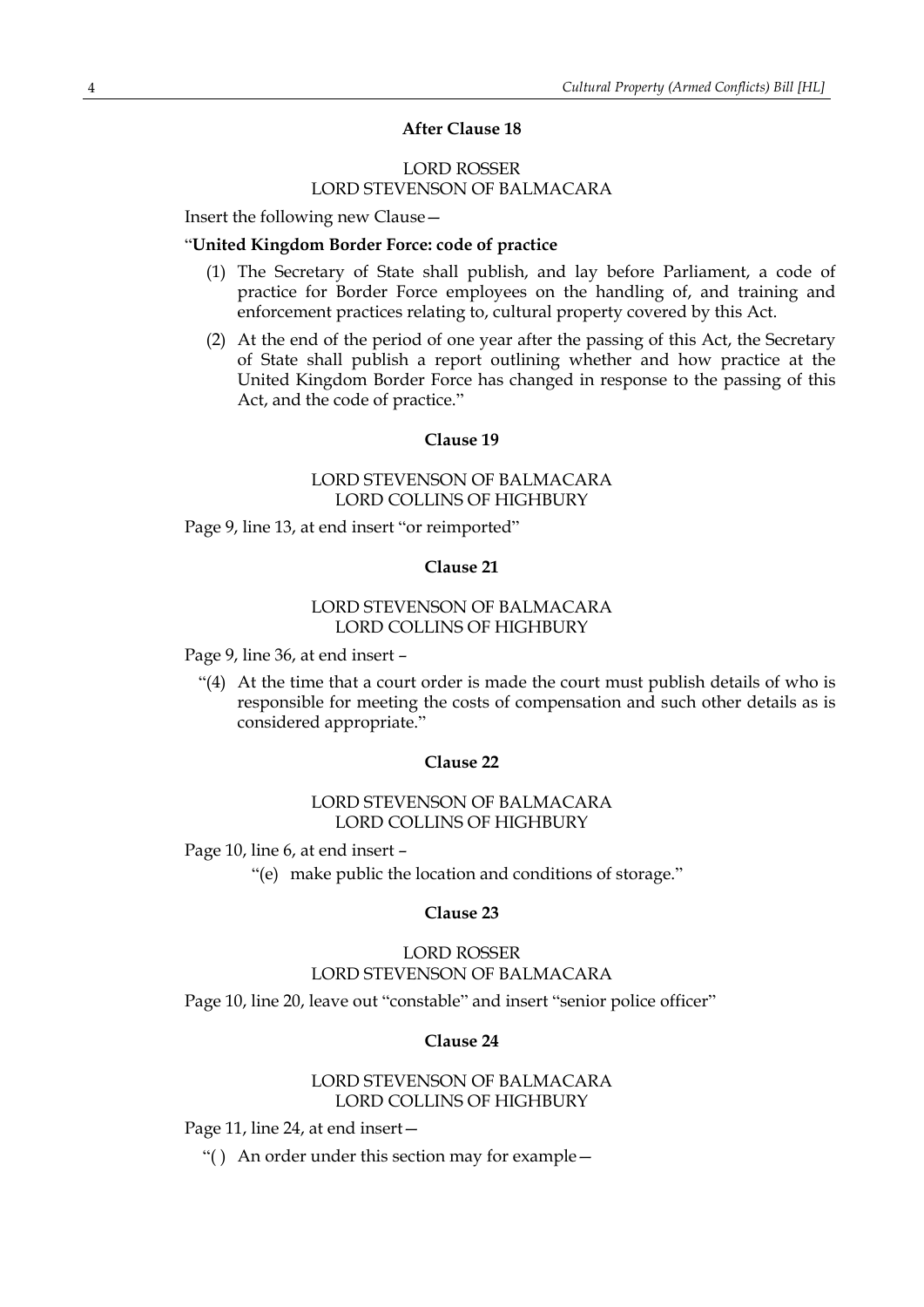### **Clause 24** *- continued*

- (a) require it to be kept at a particular location;
- (b) stipulate conditions under which it must be kept;
- (c) require or authorise a person to take steps for its conservation;
- (d) make public the location and conditions of storage."

## **After Clause 24**

## LORD ROSSER LORD STEVENSON OF BALMACARA

Insert the following new Clause—

### "**Retention of property in custody of Border Force**

- (1) This section applies to property that—
	- (a) has been seized for a purpose connected with the investigation or prosecution of a suspected offence under section 17, and
	- (b) is in the custody of the Border Force.
- (2) If the property ceases to be needed for that purpose the Border Force may apply to a justice for an order that the property must be retained by Border Force pending—
	- (a) forfeiture of the property under section 20, or
	- (b) return or disposal of the property under section 27.
- (3) The justice may make the order if satisfied that there are reasonable grounds for suspecting that the property may be liable to forfeiture under section 19 (and in accordance with section 20).
- (4) When Border Force has custody of the property following the making of an order for its retention it must give notice of the order to any person who, to his or her knowledge, owned the property at the time the order was made.
- (5) An order under this section may for example
	- (a) require it to be kept at a particular location;
	- (b) stipulate conditions under which it must be kept;
	- (c) require or authorise a person to take steps for its conservation;
	- (d) make public the location and conditions of storage.
- (6) It is lawful for property to which this section applies to be retained by Border Force —
	- (a) pending the making or determination of an application under subsection (2), or
	- (b) in accordance with an order under subsection (3).
- (7) The following do not apply to property retained in reliance on subsection (5)—
	- (a) the Police (Property) Act 1897 (property seized in the investigation of an offence);
	- (b) section 31 of the Police (Northern Ireland) Act 1998 (which makes similar provision in Northern Ireland).
- (8) In this section "justice" means—
	- (a) in England and Wales, a justice of the peace,
	- (b) in Scotland, a sheriff or summary sheriff, and
	- (c) in Northern Ireland, a lay magistrate."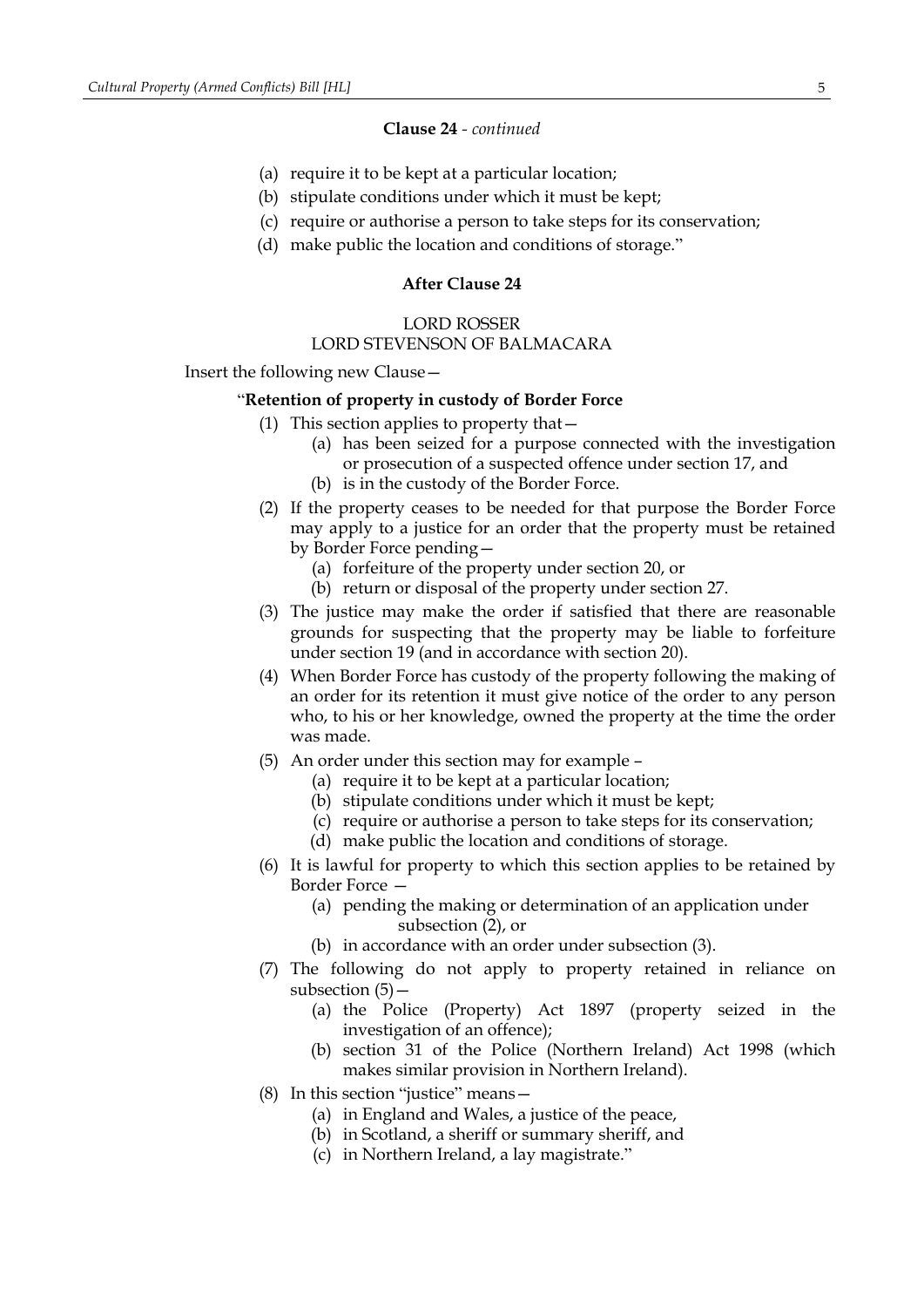## **Clause 25**

## LORD STEVENSON OF BALMACARA LORD COLLINS OF HIGHBURY

*The above-named Lords give notice of his intention to oppose the Question that Clause 25 stand part of the Bill.*

### **Clause 26**

## LORD STEVENSON OF BALMACARA LORD COLLINS OF HIGHBURY

*The above-named Lords give notice of his intention to oppose the Question that Clause 26 stand part of the Bill.*

## **After Clause 28**

### LORD STEVENSON OF BALMACARA LORD COLLINS OF HIGHBURY

Insert the following new Clause—

# "**Safeguarding cultural property**

At the end of the period of the year following the passing of this Act, the Secretary of State shall prepare a report to Parliament on how the Government have safeguarded cultural property situated within the UK against the foreseeable effect of an armed conflict, in accordance with Article 3 of the Convention."

### **Clause 32**

### LORD STEVENSON OF BALMACARA LORD COLLINS OF HIGHBURY

Page 15, line 15, leave out subsection (2) and insert –

"(2) The other provisions of this Act shall, for the avoidance of doubt, come into force on one of the Common Commencement Dates."